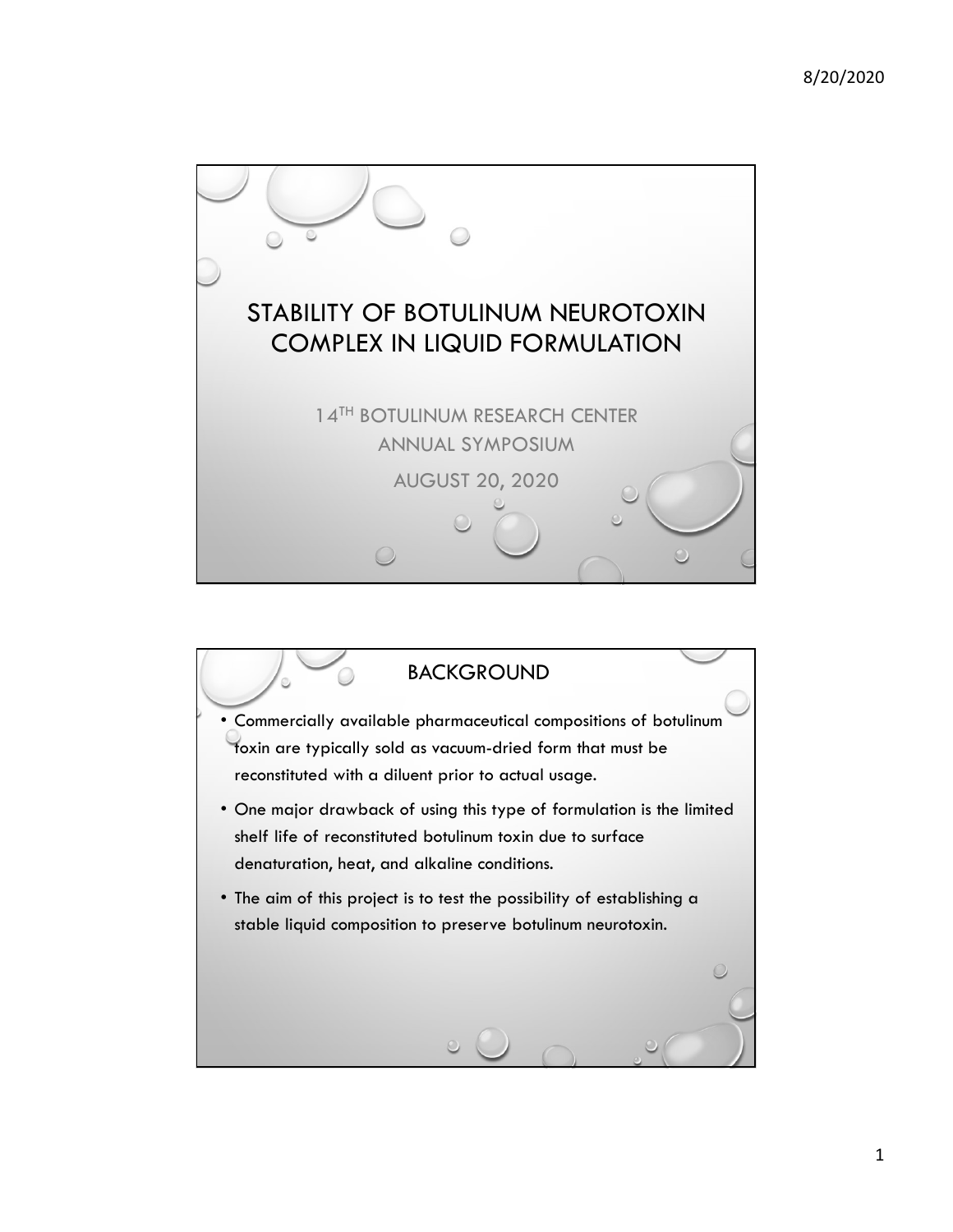## MATERIALS AND METHODS

8/20/2020<br>• Materials:<br>• Lidocaine powder -- lidocaine hydrochloride monohydrate (sigma-<br>• Lidocaine powder -- lidocaine hydrochloride monohydrate (sigma-<br>• Lidocaine commercial solution -- lidocaine HCl solution: 2%,<br>• 20 MATERIALS AND METHODS<br>
Materials:<br>
Lidocaine powder -- lidocaine hydrochloride monohydrate (sigma-<br>
aldrich l5647). Make solution with citrate buffer at pH 5.5.<br>
Lidocaine commercial solution -- lidocaine HCI solution: 2%, 8/20/2020<br>
MATERIALS AND METHODS<br>
Materials:<br>
Lidocaine powder -- lidocaine hydrochloride monohydrate (sigma-<br>
Lidocaine commercial solution -- lidocaine HCl solution: 2%,<br>
Lidocaine commercial solution -- lidocaine HCl so 20mg/ml in a 50 ml volume. Each ml contains lidocaine hydrochloride 8/20/2020<br>
MATERIALS AND METHODS<br>
Materials:<br>
Lidocaine powder -- lidocaine hydrochloride monohydrate (sigma-<br>
aldrich I5647). Make solution with citrate buffer at pH 5.5.<br>
Lidocaine commercial solution -- lidocaine HC I s 8/20/2020<br>
Materials:<br>
Materials:<br>
Lidocaine powder -- lidocaine hydrochloride monohydrate (sigma-<br>
aldrich 15647). Make solution with citrate buffer at pH 5.5.<br>
Lidocaine commercial solution -- lidocaine HCl solution: 2%, adjustment. pH 6.5 (5.0 to 7.0).

BoNT/A Complex: 1 mg/ml in PBS pH 7.4 pH 5.5 citrate buffer as incubation buffer pH 7.4 PBST buffer as cleavage buffer

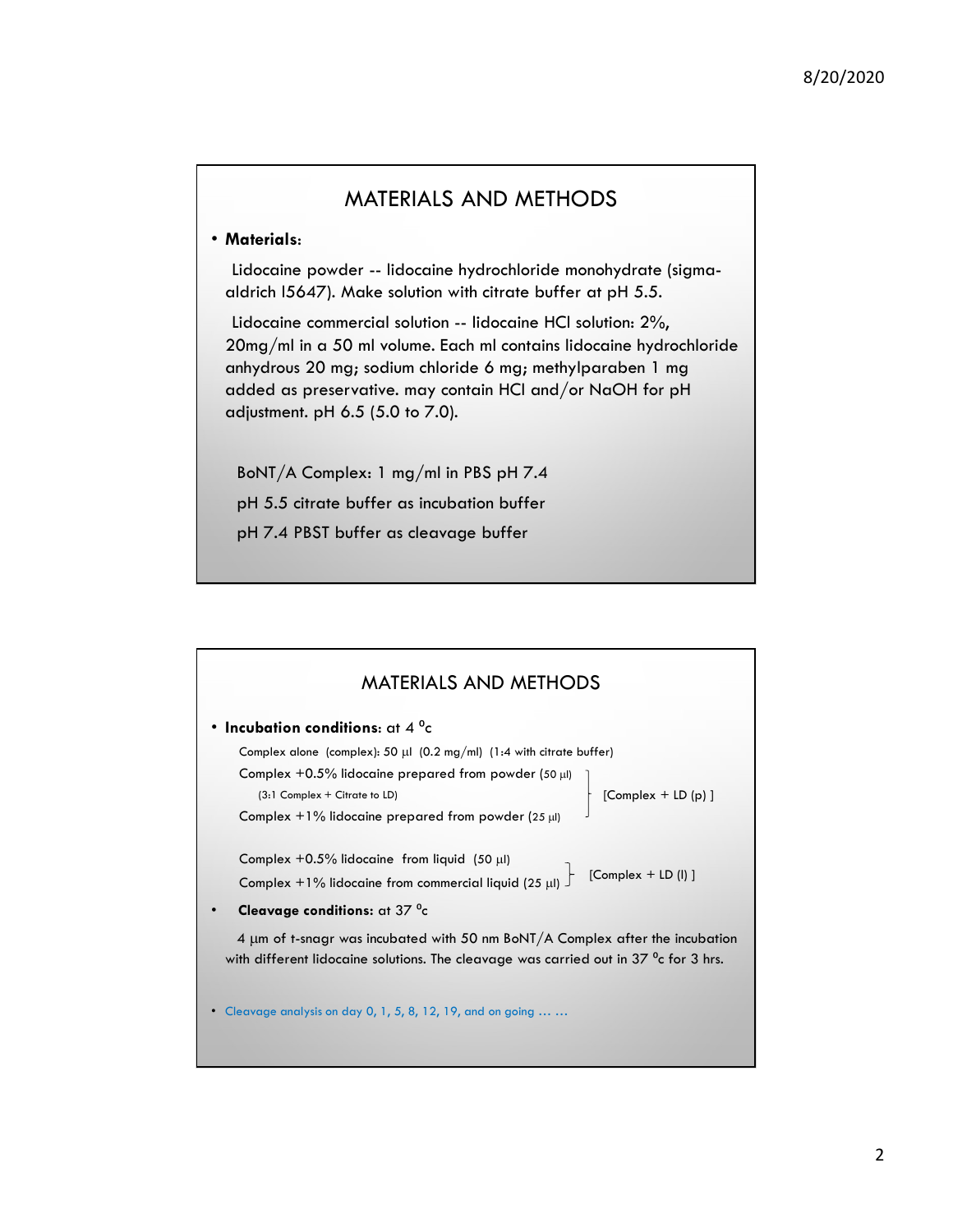

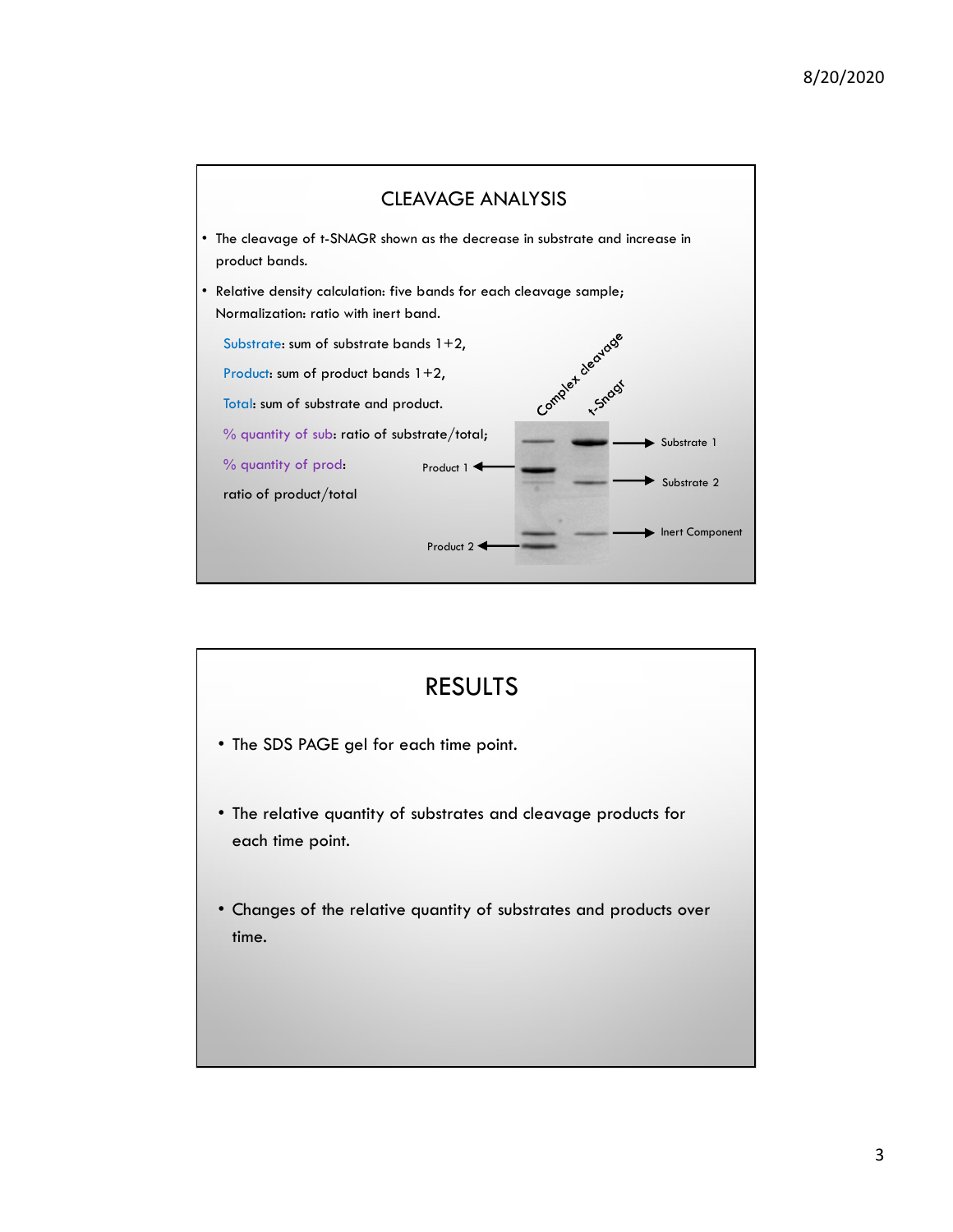

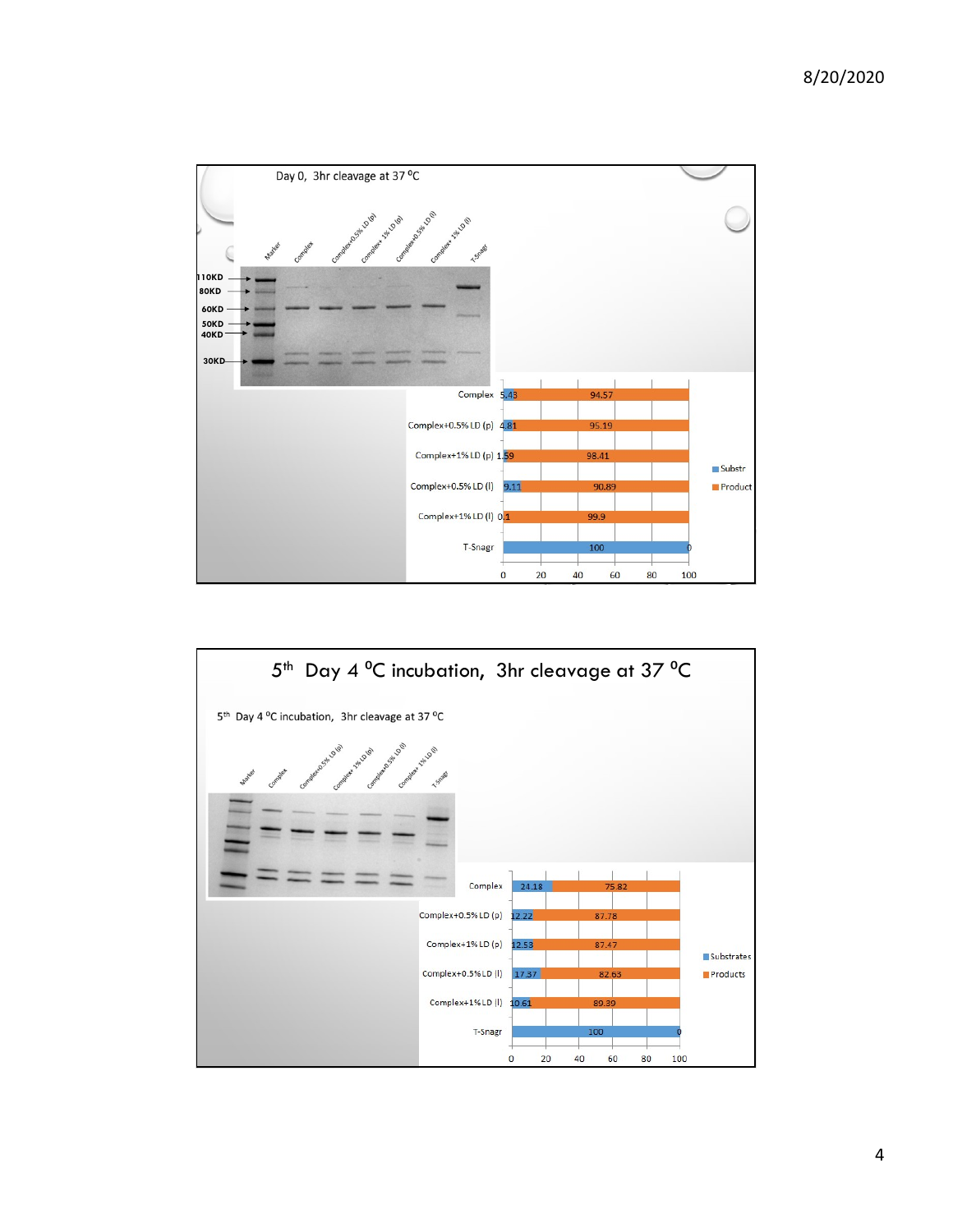

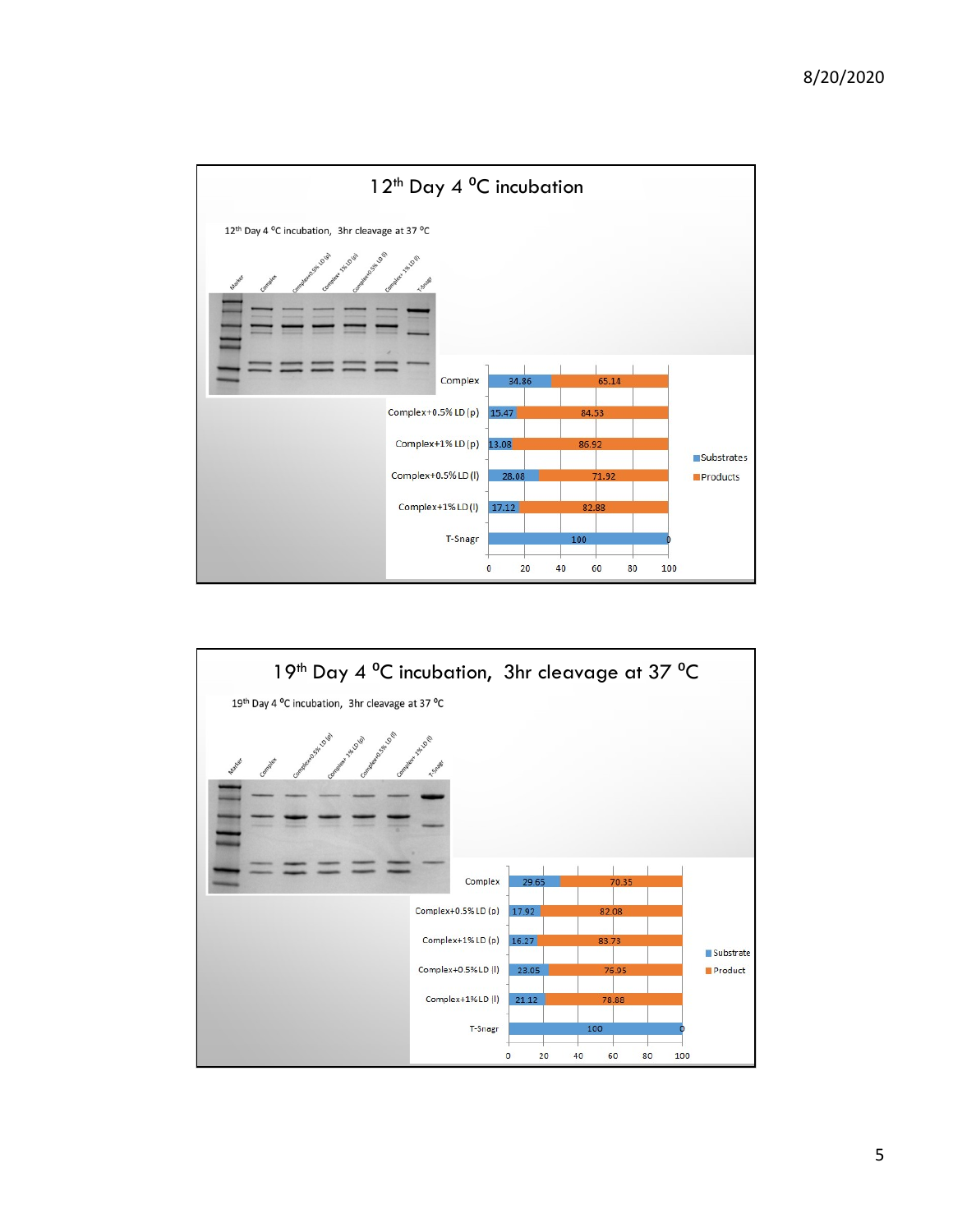

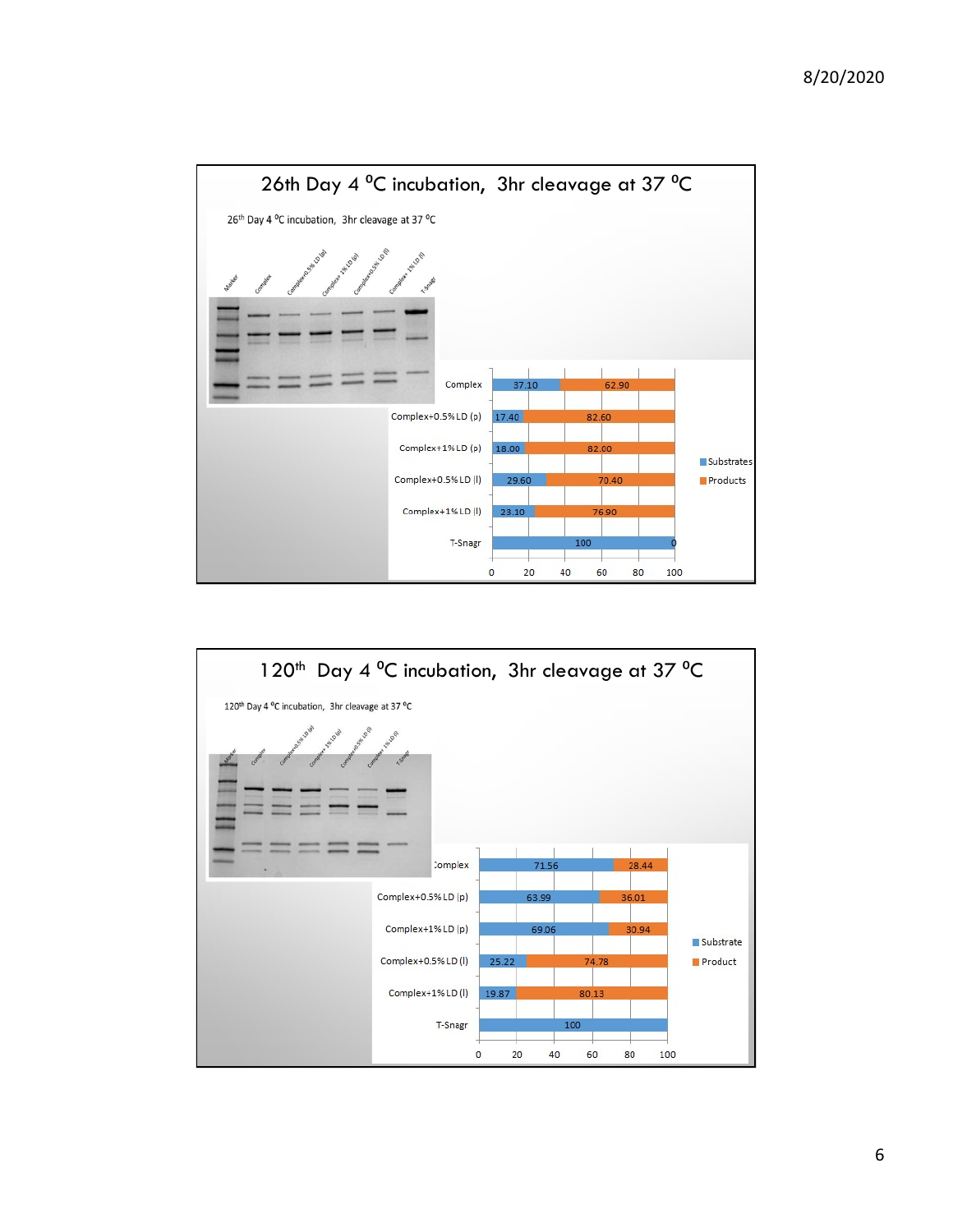